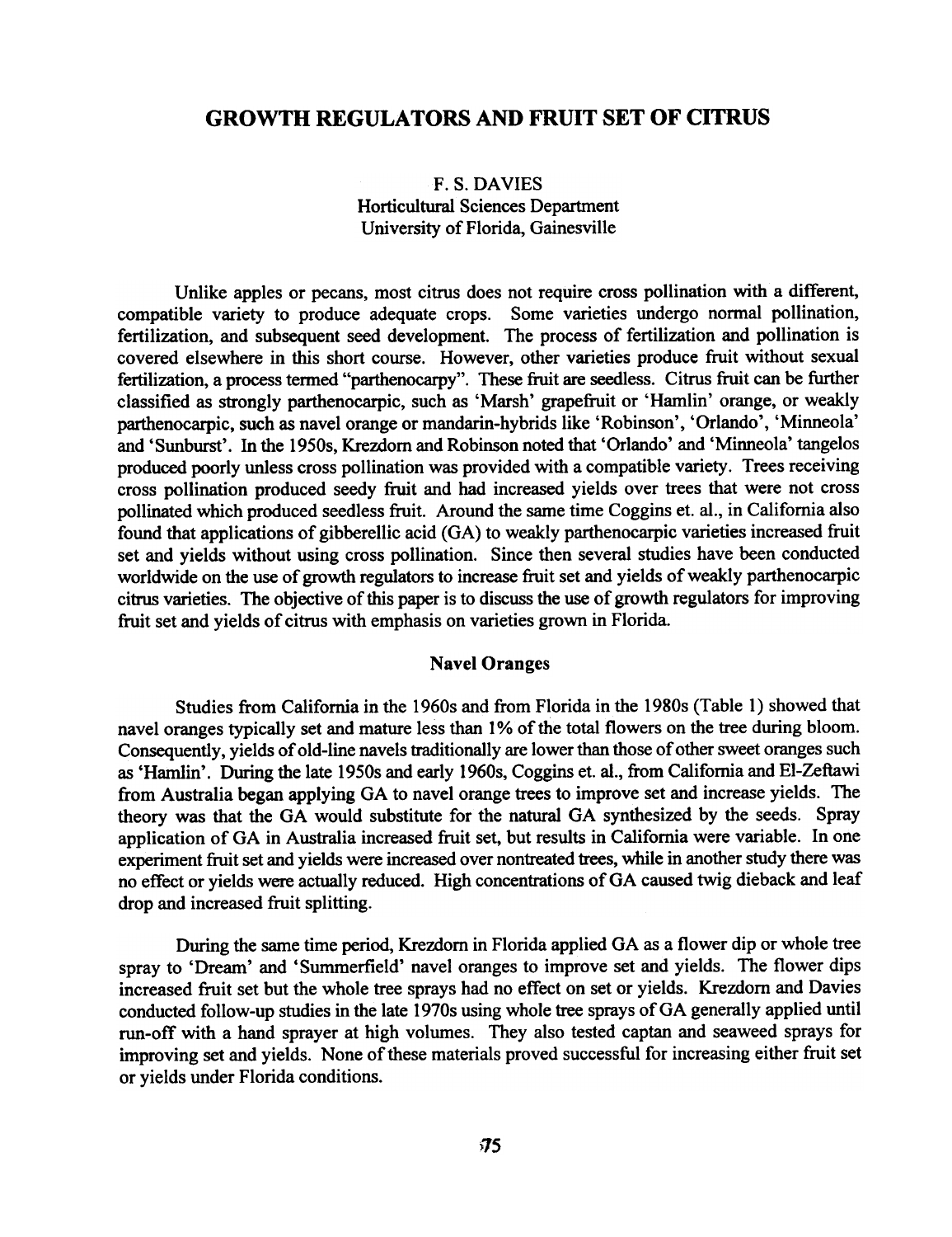Subsequently, Southwick and Davies tested the effect of GA and benzyladenine (BA), a cytokinin-type growth regulator, on fruit set of navels. They also applied calcium sprays in combination with GA during bloom because calcium is known to be associated with fruit abscission. GA and calcium sprays initially increased fruit set, but only until the "June drop" period, after which set was the same among treatments. Moreover, yield of navel oranges was not increased by either treatment. BA sprays did not increase fruit set. However, BA has proven effective for increasing fruit set of navel oranges in Spain. Therefore, there are no scientific studies in Florida supporting the use of growth regulators for improving fruit set and yield of navel oranges, although several unsubstantiated claims have been made.

| m, p, c, n, n, c, s, t > c, t      |                          |               |
|------------------------------------|--------------------------|---------------|
| Fruit set period                   | Fruit drop/tree<br>(no.) | Fruit set (%) |
| Initial fruit set                  | 71,913                   | $\cdot$ 3     |
| June drop                          | 8,41                     |               |
| Summer drop                        | 120                      |               |
| Summer-fall drop                   | 86                       |               |
| Total fruit drop (final fruit set) | 80,530                   | 0.65          |
| Mature fruit harvested             | 532                      |               |
| Total flowers/tree                 | 81,062                   |               |

Table Fruit set and drop of navel oranges in Florida (from Lima unpublished, 1982).

#### Mandarins and Mandarin Hybrids

The situation with mandarin hybrids and some mandarins differs from that with navel oranges. Soost, working in California, observed that he could increase fruit set of 'Clementine' mandarin using GA sprays during bloom over that of non-GA treated trees. In Florida, Krezdorn applied GA to 'Orlando' tangelos during prebloom. full bloom. and postbloom (Table 2). He observed increased fruit set and more importantly, yields with application of 10 ppm GA (9.5 g a.i./acre). Fruit were seedless and larger than non-treated fruit. Current recommendations are to apply 10 to 30 oz. of GA (9.5-28 g a.i./acre) per acre at full bloom. However, the upper limit is considerably above recommended rates from other citrus regions and should be viewed with caution (EI-Otrnani and Coggins, personal communication). Typically GA is applied at 10 to 50 ppm usually at full to late bloom to mandarins in several areas including Morocco, Cuba, Spain, Argentina and Israel (EI-Otmani and Coggins, personal communication). GA also increases fruit set for 'Nova' tangerine in South Africa. GA application has been very effective in increasing yields and particularly producing seedless fruit which are in demand in the European market. The assumption has also been made that GA would have the same effect on other mandarin-hybrids such as 'Sunburst', although this concept has not been throughly tested in Florida.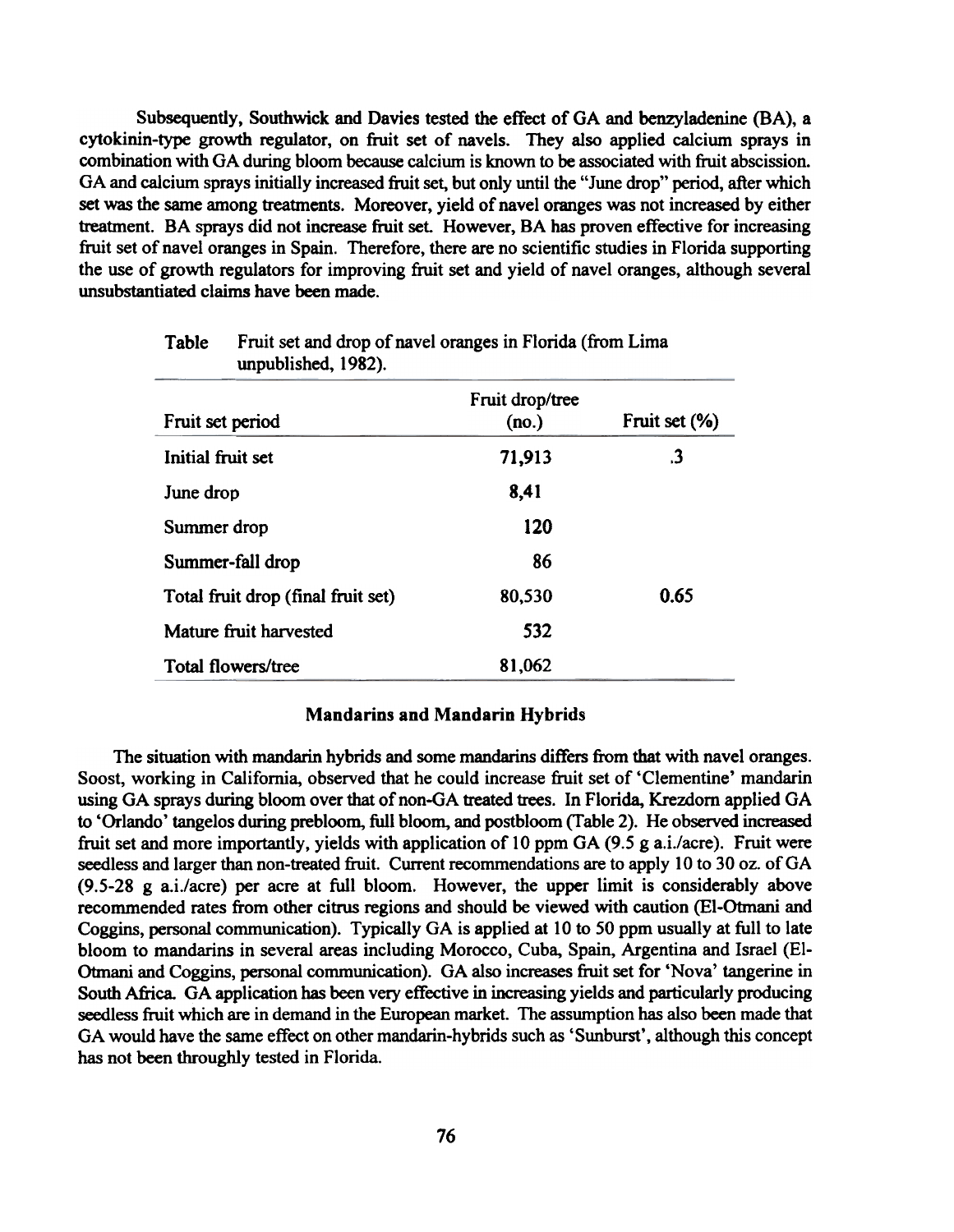| Variety           | Unsprayed | GA (ppm)   |     |           |
|-------------------|-----------|------------|-----|-----------|
|                   |           | <u> 10</u> | 25  | <u>50</u> |
| Orlando           | 0.8       | 2.0        | 1.4 | .5        |
| Dream navel       | 0.3       |            | 0.4 | 0.4       |
| Summerfield navel | 3.7       | ---        | 3.5 | 3.7       |

## Table 2. Influence of gibberellic acid sprays at late bloom on average yield (boxes/tree) of several citrus varieties (adapted from Krezdorn and Cohen, 1962).

## Summary

Adequate fruit set and yields are typically not problems for most citrus species including round oranges and grapefruit. Nevertheless, some mandarins, mandarin (tangerine) hybrids and navel oranges have poor set and yields unless cross pollination is provided. Alternatively, growth regulators, especially GA, can be used to improve fruit set and yields of mandarin hybrids such as 'Orlando' tangelo and some mandarins. However, they are ineffective in improving fruit set for navel oranges under Florida conditions.